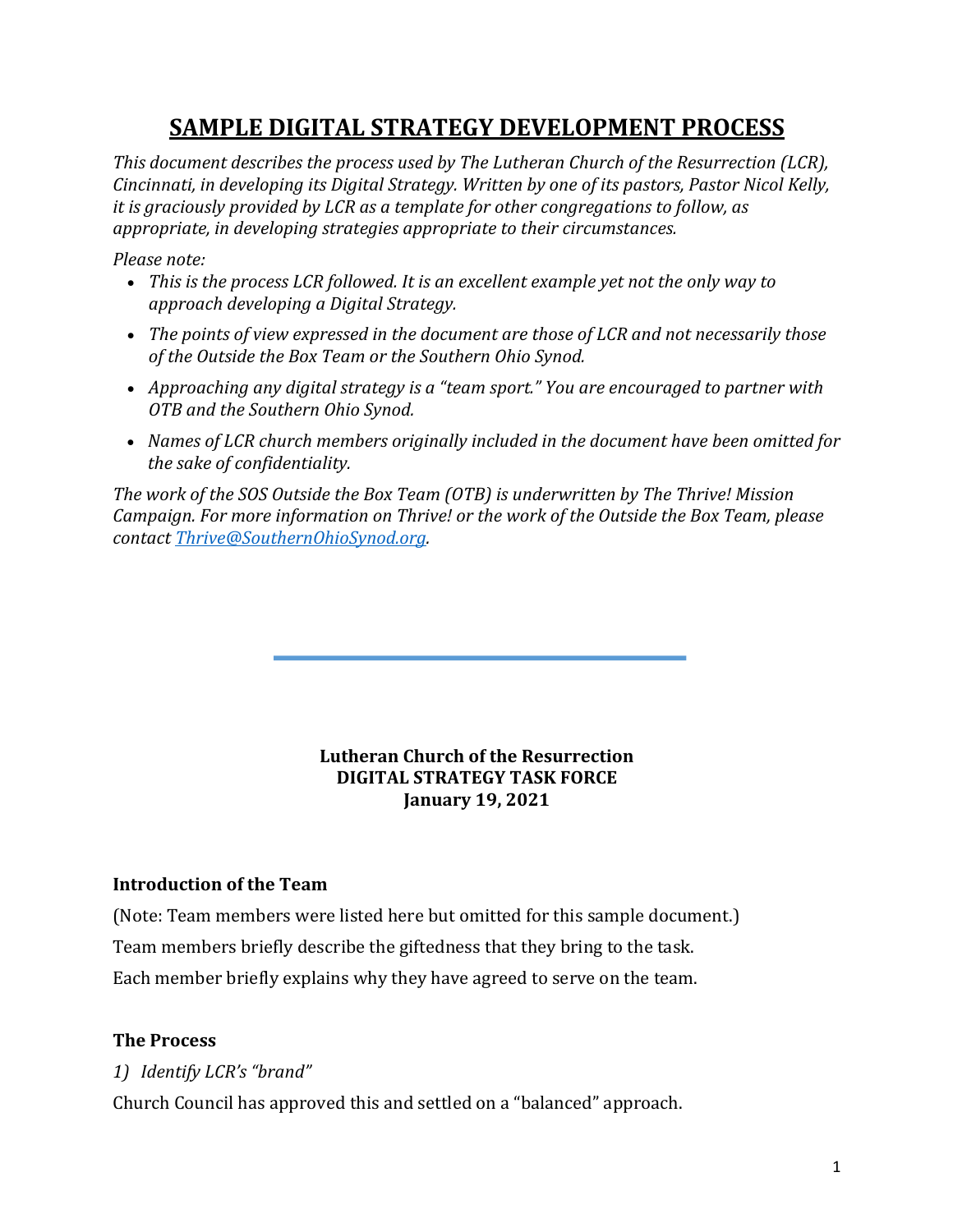Traditional characteristics: Worship, Youth and family ministry, fellowship, Christian Education, Spiritual development, etc.

Distinguishing characteristics: healing racism, immigrant ministry, Reconciling in Christ, (LGBTQ) safe place, Creation care, outreach ministries and partnerships, world hunger, social justice ministries, etc. LCR is a "progressive" church.

The vocal voice of Christianity is the Evangelical/Fundamentalist/Literal Bible interpreting expression. There are a huge number of people looking for a Protestant mainline, progressive expression of Christianity. They are looking for LCR!

# *2) Establish a Digital Strategy Task Force (DSTF)*

Church Council was educated and coached in this by Pr. Corey Wagonfield (*Resurrection*, Lebanon, and a member of the synod's Outside the Box Team). This team will meet with him on January 27. He will provide some "guardrails" that the DSTF can consider in moving its efforts forward.

Questions for consideration: What are the outcomes that the DSFT seeks?

How do we serve LCR members more completely and how do we strengthen existing ministries through digital media?

How do we assure that more non-members will "trip over LCR"?

How and where to we effectively grow our digital presence?

What does a digital congregation look like? (More than watching worship once a week.)

What hardware and software would be needed to support a digital participation along with in-person participation (in meetings, study groups, fellowship, etc.)? (When the mortgage is paid off in 2021, there should be funds to potentially support this.)

How does a worship service support both an in-person and digital congregation simultaneously? (I am enrolled in a webinar that addresses this challenge.)

# *3)* Add a Director of (Minister of) Digital Church to LCR's staff

The congregation is not locked into a decision to provide this compensated position as part of our digital strategy. However, it is my presumption that the members of the DSTF understand the complexity, importance, and scope of this effort and realize that this cannot be done well by a church volunteer. While some members of LCR (I suspect very few) may need to be convinced on this position, it is my presumption from conversations with each DSTF team member, that you are all in agreement about the need for this position.

The DSTF will write a job description and suggest when the position should be filled and the number of hours the position should be to start. It could be that this document is not a final product, but rather a starting place from which the position would evolve.

The Director will take on prime responsibility for the digital strategy. Eventually the DSTF will be phased out or will exist as an advisory body for the Director.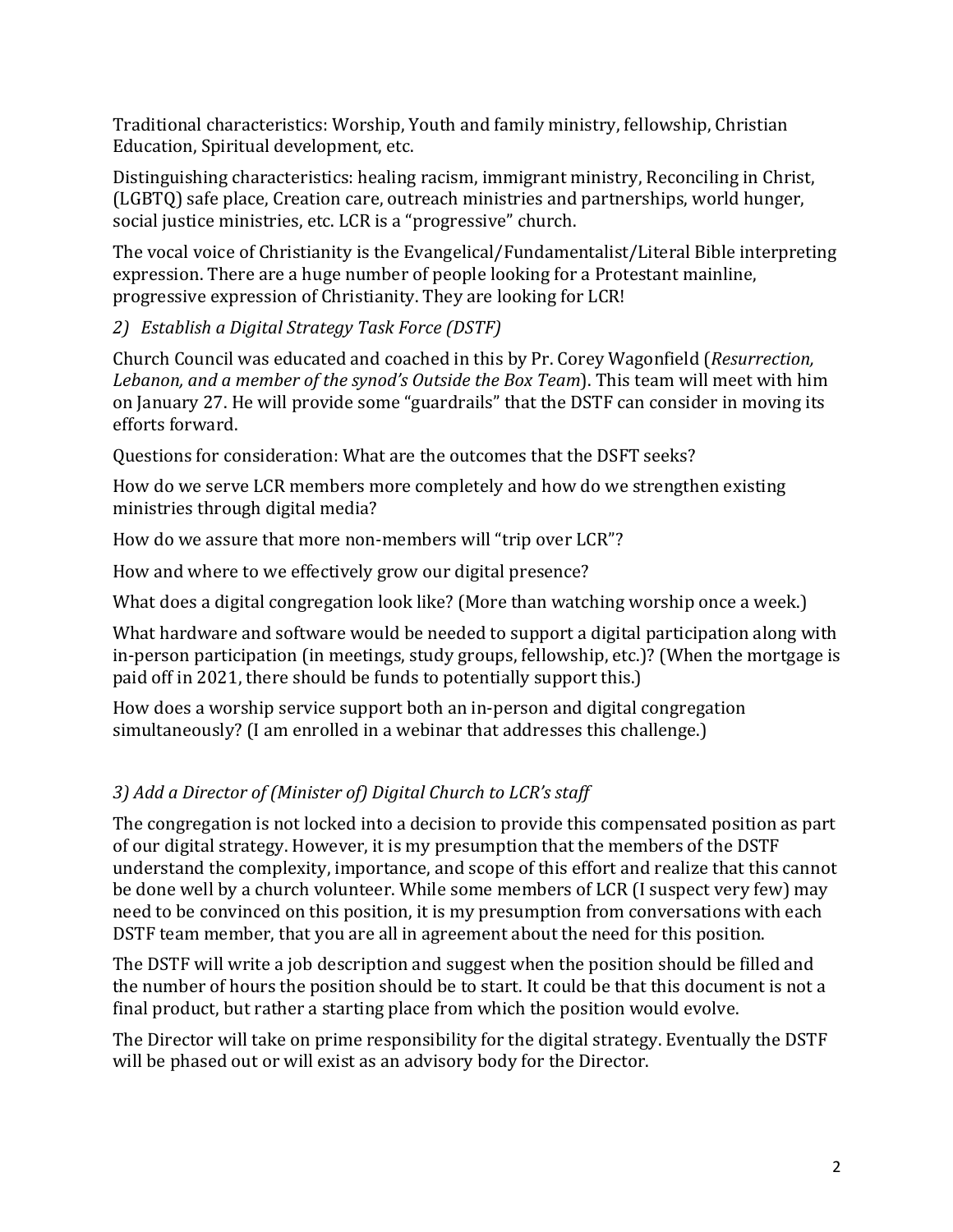Note: Without wanting to push the effort of the DSTF, it should be noted that the Jubilee Campaign will be introduced to the congregation in April. That Campaign will solicit funds to further LCR's mission (since the mortgage will be paid off by then) by identifying a number of ministry objectives (e.g., purchase of a new HVAC unit for the sanctuary). If the DSTF could have a rough idea of the Director of Digital Church position (final details would not be necessary), we could fund this position (say from July 1 to December 31, 2021) as part of the Campaign. This could give the congregation something to get excited about. Then the position could become part of LCR's operating budget beginning in 2022.

Second note: For the sake of full transparency, (church member) is already working at the very front edge of a digital strategy as he is our liaison with the live stream system installer. He has also done a significant amount of LCR's technology work. If the DSTF determines that LCR should employ a Director of Digital Church, he would be willing to consider that position. For these reasons, it makes sense for him to participate with the DSTF as an advisory member.

# **Both/And not Either/Or**

The digital church will exist alongside of the traditional (in-person) church. There will be overlap and integration. The borders will be permeable. Digital church members may eventually become in-person members, but that is not the stated goal.

## **The Perfect and the Good**

We are in uncharted water and we are on the cutting edge. The work of the DSTF should be considered like "throwing spaghetti against the wall to see what sticks." The objective is to strengthen LCR's ministry through digital technology, not to have a perfect plan. Do not allow the pursuit of perfection to prohibit developing what is good.

## **Function of the Pastors**

Our vision has been explained. We have a very talented team. The pastors will function as advisors when asked, cheerleaders throughout, and "nudgers" if things get bogged down. (Church member) will keep the pastors informed and (church member) will keep the Church Council informed.

# **The Primary Objective**

LCR's digital strategy is grounded in the objective of deepening the relationship with Jesus for existing members and of introducing new people to a relationship with Jesus in the beloved community of Lutheran Church of the Resurrection.

## **Communication to the Congregation**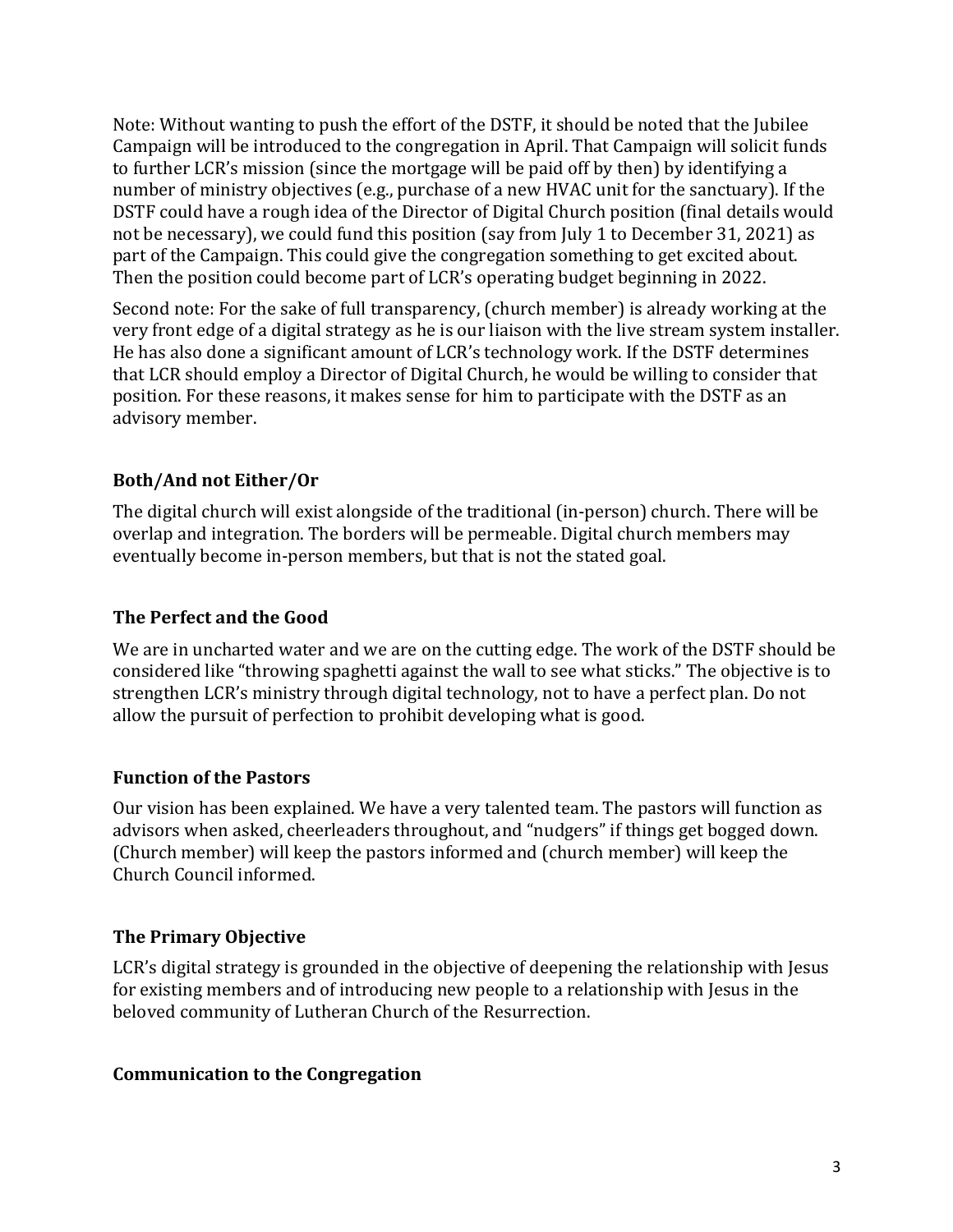(Church member) should write an introductory Ramblings article that identifies the DSTF team members and offers a basic description of the process and objective. Ongoing articles can be written as needed.

## *Digital Ministry Task Force*

## **Overall Goals**

To leverage technology and social media

- To communicate clearly/simply/cohesively who we are, who Christ is, and how LCR uniquely walks out Christ's call
- So that people "trip" over us and our message in the digital world
- To help our members connect with one another and foster community
	- $\circ$  Enhancing and building on connections that happen in person
- To provide opportunities for Christian education that can exist beyond physical spaces

#### **Website**

- Has some good elements but needs work in others
- The overall message of LCR and LCR's uniqueness needs to be more clear
- It needs to be more user friendly
- Ministries need to be more completely filled out with relevant, current content
- It would help if the website had greater functionality/plugin capabilities across platforms (connection to our Facebook, YouTube, and Instagram)
- Better images of LCR rather than canned content
- Needs to have some information for members, but is primarily "outward facing"
- An overall strategy for how and when the website is updated needs to be established with a calendar for the creation of content
- It could be helpful and advantageous to have an easily navigable place to view (and possibly engage with community?) live worship from the website
- What theological content is needed from pastors?

#### **Facebook**

• Facebook is both outward and inward facing; it has information for members and seeks to attract (i.e.: the sharing of content that helps neighbors and friends "trip" over LCR)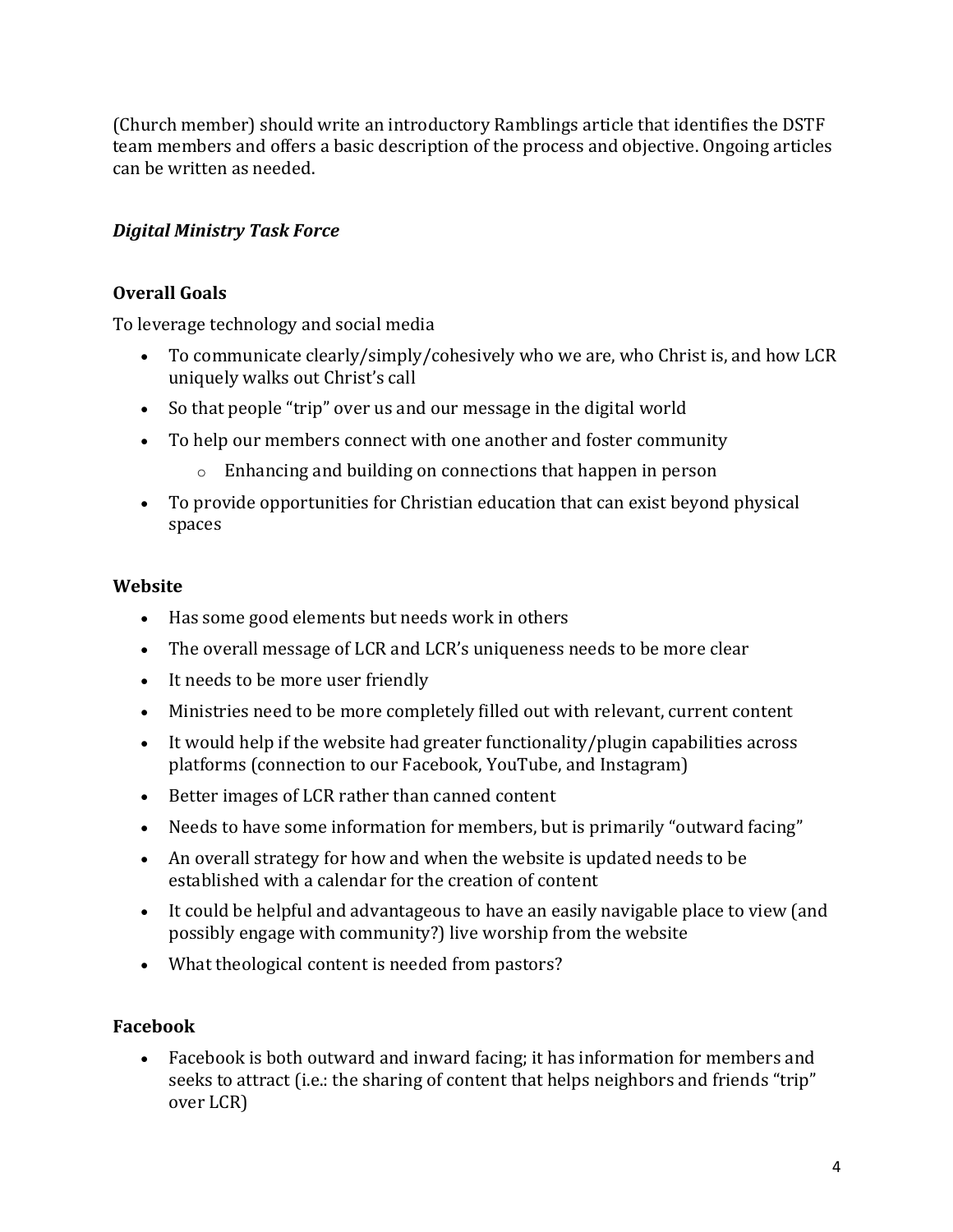- This is currently where our live-streamed worship experiences live -- is this the best place/best technology? Might we also use YouTube or another to make it more accessible to non-FaceBook folks.
- It would help to have an overall strategy of how information is shared on Facebook. Specifically, when and what kinds of events are advertised?
- It would help to have a strategy for a balanced approach to how we share about our ministries (i.e. the first Monday of the month we share about racial justice and youth ministries, the 2nd Tuesday we share about Guatemala and hunger issues, etc.)
- What information should be shared in a "story" verse a regular post?
- What kinds of content do pastors need to create or curate? There is a lot of random "Christian content" out there. It is important to have a pastor work with the theological content or with the person who does.
- How might we utilize subgroups on Facebook? I have tried subgroups for youth and children with little success, but maybe there is something missing there.
- The Contemplative Group has its own Facebook page -- how can we more effectively leverage the audiences of each to maximize interaction and participation?

#### **Instagram**

• This is underutilized. We occasionally put things on Instagram, but there is little vision for it. (It's also a difficult platform to interact with for uploading content). Do we continue with Instagram and if so, how?

## **Twitter/TikTok etc**

• We do not have accounts on these platforms. I haven't seen the usefulness of them in terms of what is required to put in to get anything out. Am I missing something?

#### **Christian Education:**

- There are LOTS of opportunities for Christian Education in the digital world. I don't know that it will be possible to create true community with hybrid classes where some is in person and some is online, but I'd like to see LCR have quality educational offerings each quarter that are both digital and in person once we get out beyond COVID-19.
- Digital educational opportunities allow us to build community from afar and to bring in a more diverse cross section of speakers and leaders.

#### **Contemplative Ministries:**